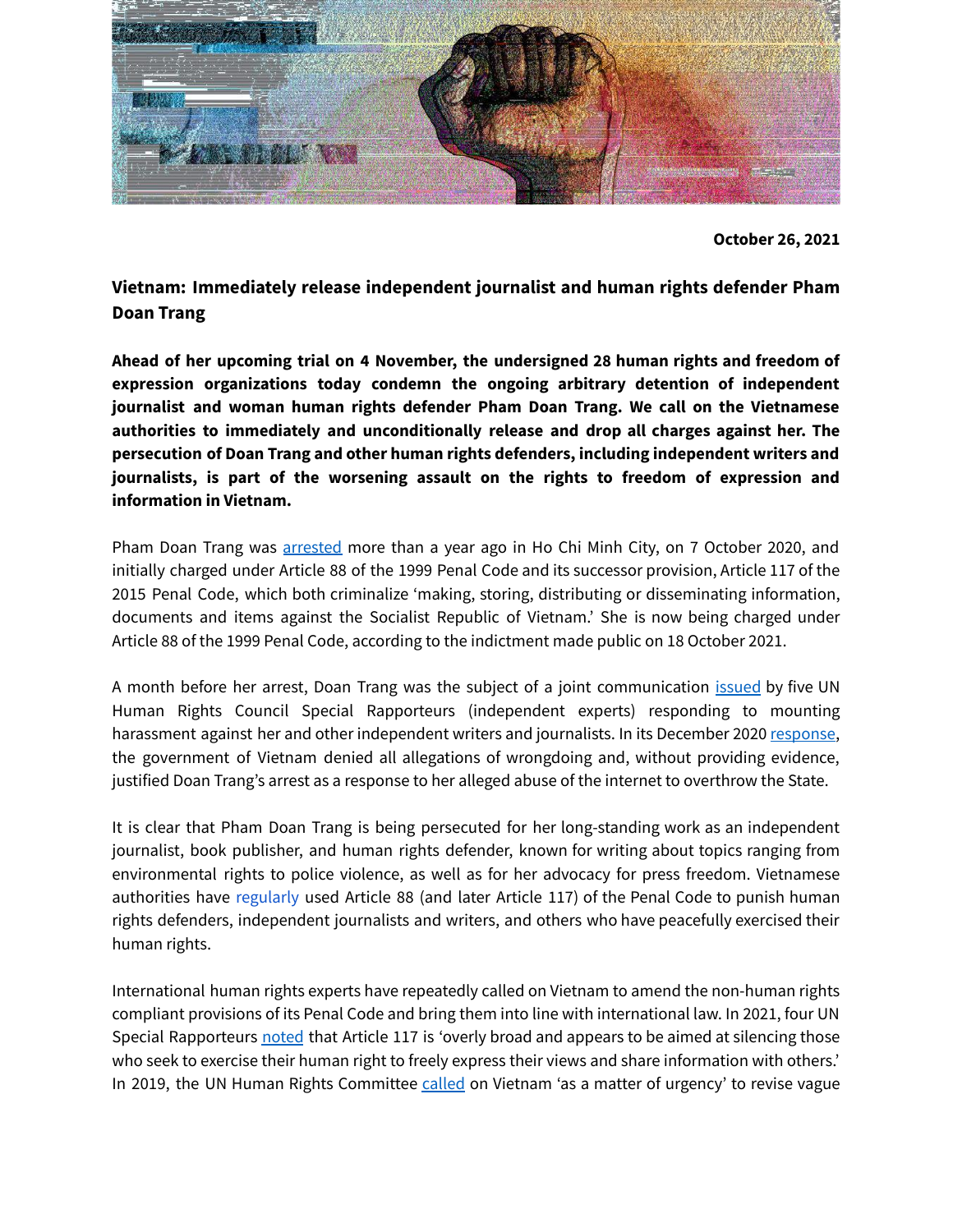

and broadly formulated legislation, including Article 117, and to end violations of the right to freedom of expression offline and online.

In June 2021, the UN Working Group on Arbitrary Detention, [responding](https://www.ohchr.org/Documents/Issues/Detention/Opinions/Session90/A_HRC_WGAD_2021_11.docx) to the detention of an Independent Journalist Association of Vietnam [member](https://the88project.org/profile/490/le-huu-minh-tuan/), pointed to a 'familiar pattern of arrest that does not comply with international norms, which is manifested in the circumstances of the arrest, lengthy detention pending trial with no access to judicial review, denial or limiting of access to legal counsel, incommunicado detention, prosecution under vaguely worded criminal offences for the peaceful exercise of human rights, and denial of access to the outside world. This pattern indicates a systemic problem with arbitrary detention in Vietnam which, if it continues, may amount to a serious violation of international law.

Since her arrest, Doan Trang has been held incommunicado, until 19 October 2021, when she was finally allowed to meet with one of her lawyers after having been denied access to her family and legal representation for over a year. Prolonged incommunicado detention is a form of prohibited ill-treatment under international law under the Convention against Torture and Other Cruel, Inhuman or Degrading Treatment or Punishment and Article 7 of the International Covenant on Civil and Political Rights (ICCPR), which Vietnam has ratified. As a result of this denial of her rights to a fair trial, liberty, and security, she has faced increased risk of torture and other ill treatment.

On 30 August 2021, following the conclusion of the police investigation, the Hanoi Procuracy Office issued its formal indictment against Doan Trang. Alarmingly, her family did not learn of this until more than a month later, on 7 October, and only after having requested information from the authorities. The family and lawyers were again denied visitation. Authorities at the time also refused to provide Doan Trang's lawyers with a copy of the indictment or access to the evidence they had prepared against her. This undue delay in the proceedings and refusal to grant access to a lawyer of her choosing amounts to a violation of her right to a fair trial under Article 14 of the ICCPR.

[According](https://www.vietnamplus.vn/sap-xet-xu-pham-thi-doan-trang-ve-hanh-vi-tuyen-truyen-chong-nha-nuoc/747497.vnp) to the indictment, which was only made public on 18 October—more than a year after her arrest—Doan Trang is being charged under Article 88 of the Penal Code, for alleged dissemination of anti-State propaganda. The authorities dropped the similar charge under Article 117 of the amended Penal Code.

The indictment calls attention to three specific pieces of writing. It mentions a book-length [report](https://doantrang.liv.ngo/an-overview-of-the-marine-life-disaster-in-vietnam/) Doan Trang wrote with Green Trees, an environmental rights group, about the 2016 Formosa Ha Tinh Steel disaster; a 2017 [report](https://3axzii1c65q0b073i2mogga1-wpengine.netdna-ssl.com/wp-content/uploads/2017/11/Report_on_FoR_Vietnam_10_2017.pdf) on the freedom of religion in Vietnam; and an undated article titled 'General assessment of the human rights situation in Vietnam.' The indictment also accuses her of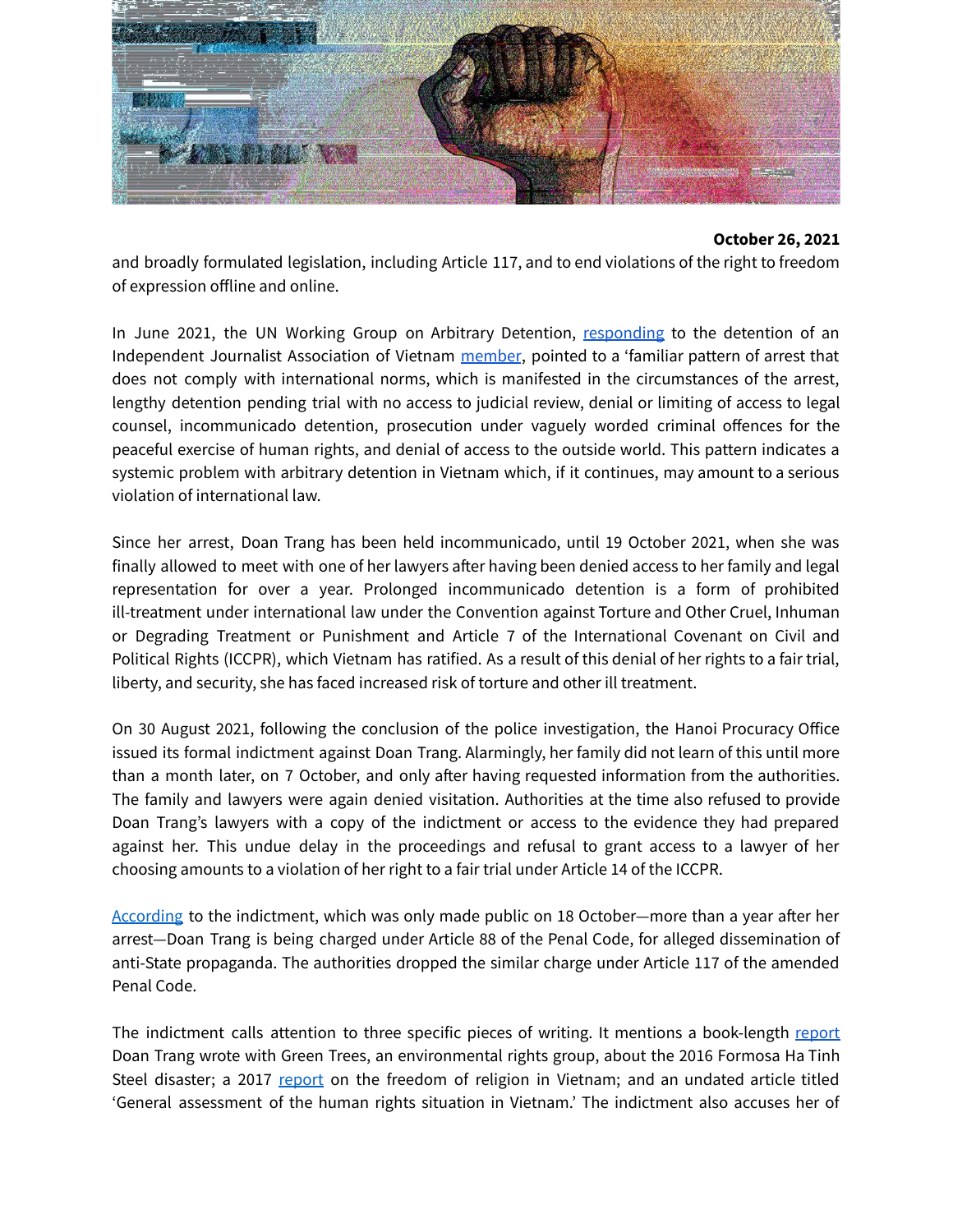

speaking with two foreign media, Radio Free Asia and the British Broadcasting Corporation (BBC), to allegedly defame the government of Vietnam and fabricate news. These publications highlight Doan Trang's vital work as an author, journalist, and human rights defender who has worked tirelessly for a more just, inclusive, and sustainable Vietnam. Her peaceful activism should be protected and promoted, not criminalized, in line with the UN Declaration on Human Rights Defenders, the undersigned organizations said.

The use of human rights reports as evidence in a criminal prosecution sends a chilling message to civil society against engagement in human rights documentation and advocacy, and increases the risk of self-censorship. In light of the fact that Doan Trang's report on Formosa was also part of direct [advocacy](https://www.facebook.com/greentreesVN/photos/275141979555701) with the UN Special Rapporteur on toxics and human rights in 2016, its inclusion as evidence against her may constitute an act of intimidation and [reprisal](https://www.ohchr.org/EN/HRBodies/SP/Pages/Actsofintimidationandreprisal.aspx) for cooperation with the UN and consolidate an environment of fear, as already noted by several UN [actors.](https://www.ohchr.org/EN/Issues/Reprisals/Pages/Reporting.aspx)

Ahead of her 4 November 2021 trial, Doan Trang was only granted her first meeting with her lawyer on 19 October 2021. While the lawyer noted Doan Trang's overall positive attitude, he also [recounted](https://www.facebook.com/100007013826421/posts/3071738169736614/?d=n) several serious medical concerns. Doan Trang's legs, which were broken by the police in 2015, have been in greater pain as a result of the denial of adequate medical care during her detention. She has not been allowed to visit a doctor to treat other preexisting conditions, including low blood pressure, and as a result she has lost 10 kilograms.

We denounce this unacceptable denial of her rights to a fair trial and freedom from torture and other cruel, inhuman, or degrading treatment and call for an immediate end to her arbitrary detention, and for all charges against her to be dropped.

## **Doan Trang's background as an independent journalist and human rights defender**

Doan Trang is among the leading voices and best-known independent writers in Vietnamese civil society and recognized internationally for her human rights advocacy. She is the [author](https://doantrang.liv.ngo/tag/publications/) of thousands of articles, blog entries, Facebook posts, and numerous books about politics, social justice, and human rights.

She is the co-founder of the environmental rights group Green Trees, and the independent media outlets Luat Khoa Magazine, The Vietnamese Magazine, and the Liberal Publishing House. Doan Trang is the recipient of the 2017 Homo Homini Award presented by Czech human rights organization People in Need and the 2019 Reporters Without Borders Press Freedom Award Prize for Impact. In 2020, the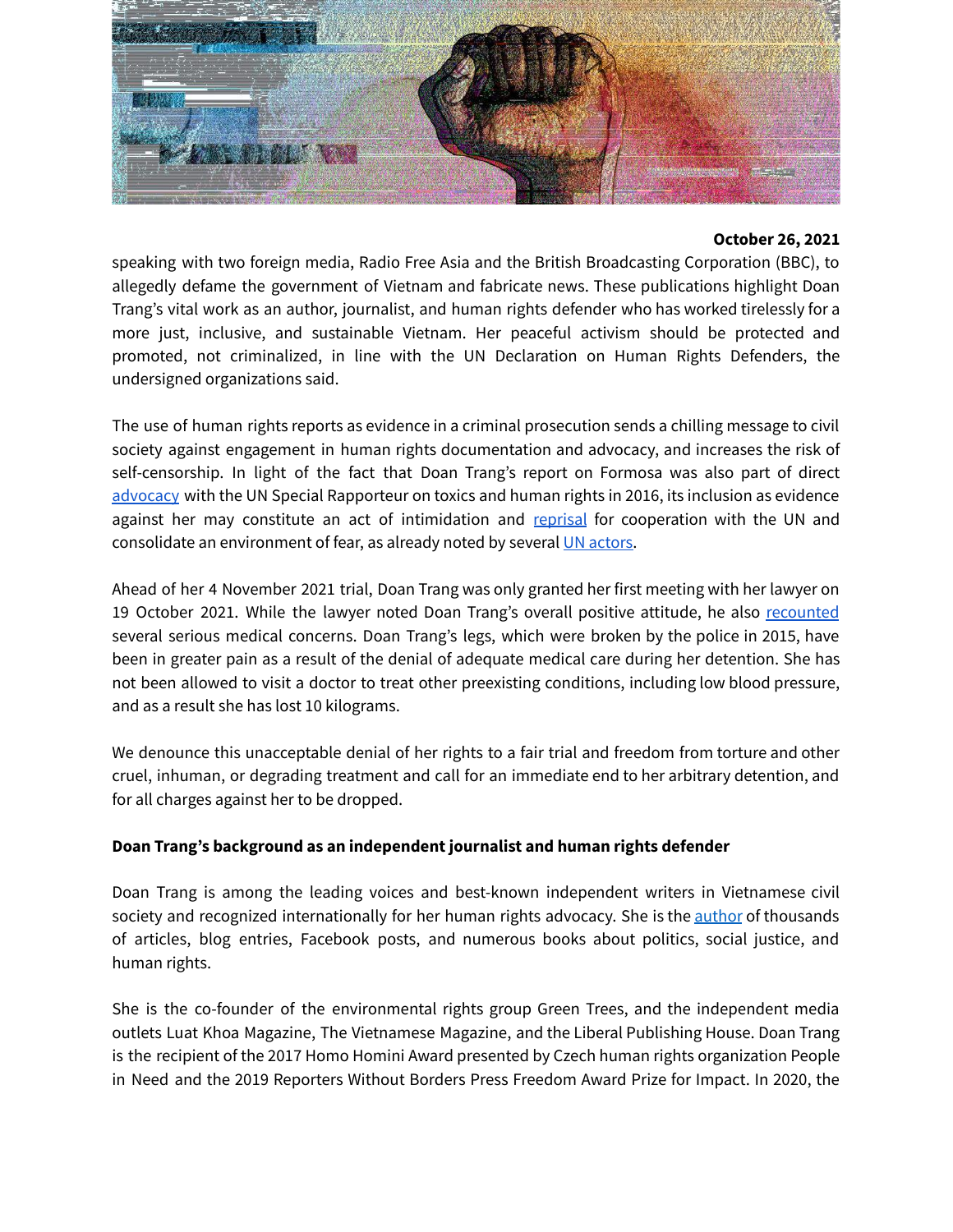

International Publishers Association awarded her organization, the Liberal Publishing House, with their Prix Voltaire Award.

Pham Doan Trang is no stranger to harassment and intimidation by the State for her writing and human rights advocacy. This has included torture and other ill-treatment, including physical assault. In 2015, she was beaten so badly by security forces that she was left disabled and has since often needed crutches to aid her mobility. In 2018, she was hospitalized after being subjected to torture in police custody. For three years preceding her arrest, she was forced to move constantly and lived in fear of intimidation and harassment by police and other State authorities.

**In view of the above, we call on the government of Vietnam to:**

- **1. Immediately and unconditionally release and drop all charges against Pham Doan Trang and all other human rights defenders currently imprisoned solely for the peaceful exercise of their human rights and fundamental freedoms;**
- **2. Pending her immediate and unconditional release, guarantee humane treatment and conditions, and ensure prompt access to medical attention;**
- **3. Guarantee Doan Trang unrestricted access to and regular communication with her family and confidential access to legal assistance of her choosing;**
- **4. Ensure that her chosen lawyers are promptly provided with timely access to all relevant legal documentation and granted unrestricted communication and access in confidentiality with Doan Trang and adequate time and facilities to prepare for her defense;**
- **5. Ensure the trial is open to the public, including diplomatic and human rights civil society observers and the media, and refrain from any arbitrary restriction on travel or interference of trial observers, media, and civil society preceding and during the trial;**
- **6. Repeal or substantially amend the Penal Code and other non-human rights compliant legislation, used to harass and imprison individuals—including independent journalists and human rights defenders—for the exercise of their fundamental rights, and bring them in conformity with the International Covenant on Civil and Political Rights to which Vietnam has been a State Party since 1982, and other applicable international law and standards.**